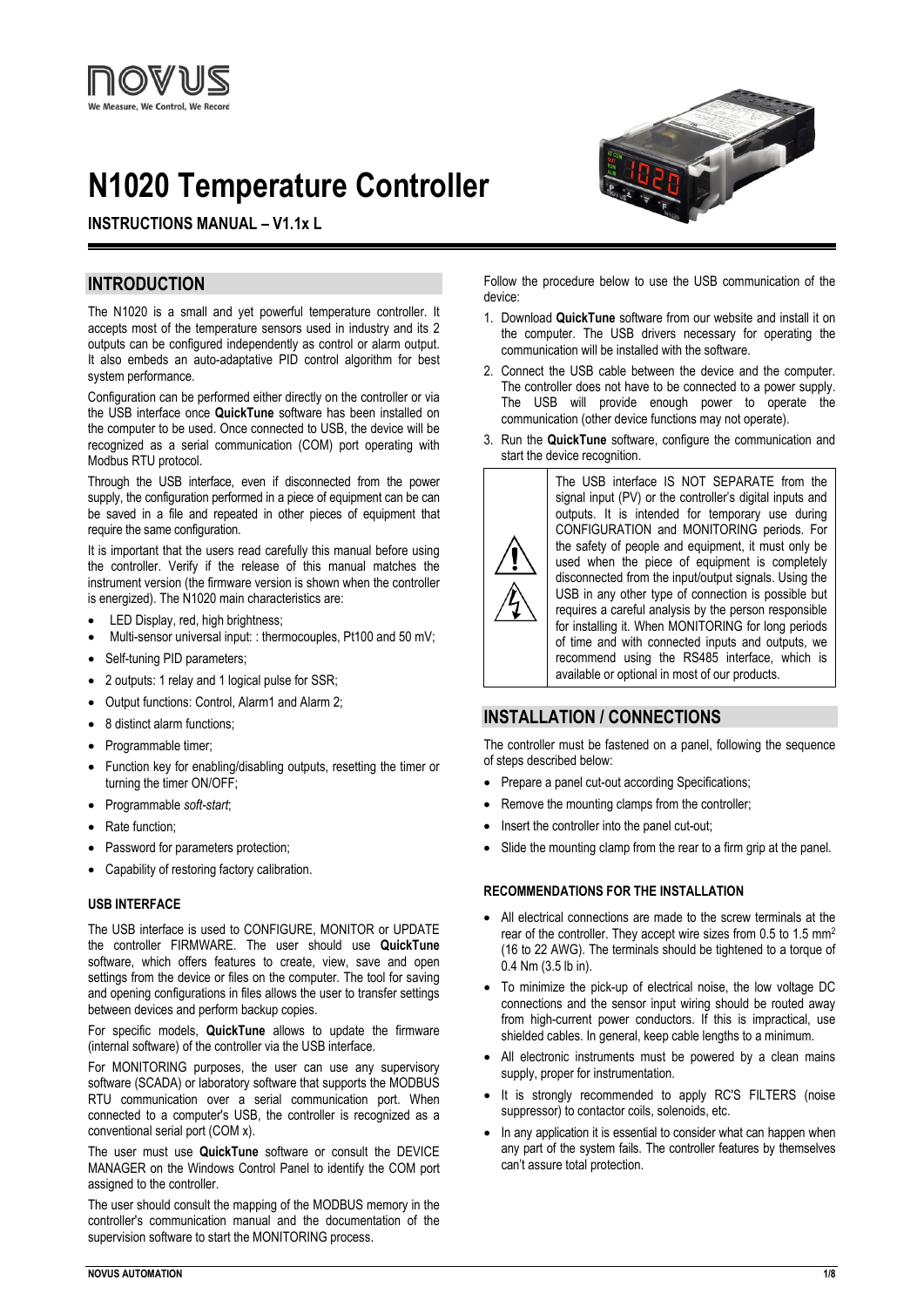## **ELECTRICAL CONNECTIONS**

The controller complete set of features is drawn in **Fig. 01**. The features loaded in a particular unit are shown on its label:



**Fig. 01** - Connections of the back panel

#### **Removal of the Controller Back Connector**



**Fig. 02** – Back connector removal

# **FEATURES**

## **INPUT TYPE SELECTION**

Select the input type (in parameter "**EYPE**") from Table 01 below.

| <b>TYPE</b>  | <b>CODE</b> | <b>RANGE OF MEASUREMENT</b>                   |  |
|--------------|-------------|-----------------------------------------------|--|
| J            | tc J        | Range: -110 to 950 °C (-166 to 1742 °F)       |  |
| Κ            | tc H        | Range: -150 to 1370 °C (-238 to 2498 °F)      |  |
| T            | tc t        | Range: -160 to 400 °C (-256 to 752 °F)        |  |
| N            | tc n        | Range: -270 to 1300 °C (-454 to 2372 °F)      |  |
| R            | tc r        | Range: -50 to 1760 °C (-58 to 3200 °F)        |  |
| S            | Ec 5        | Range: -50 to 1760 °C (-58 to 3200 °F)        |  |
| B            | tc b        | Range: 400 to 1800 °C (752 to 3272 °F)        |  |
| E            | Ec E        | Range: -90 to 730 °C (-130 to 1346 °F)        |  |
| Pt100        | ΡĿ          | Range: -200 to 850 °C (-328 to 1562 °F)       |  |
| $0$ to 50 mV | L 0.50      | Linear. Programmable indication -1999 to 9999 |  |

**Table 01** - Input Types

## **OUTPUTS**

The N1020 offers two output channels, user configurable as **Control output**, **Alarm 1 output** or **Alarm 2 output**.

- **OUT1** Logical pulse, 5 Vdc / 25 mA, available at terminals 4 and 5.
- **OUT2** Relay SPST-NA, 1.5 A / 240 Vac, available at terminals 6 and 7.

**Note**: The outputs can be configured independently from each other, for example, both can be control outputs at the same time.

## **CONTROL OUTPUT**

The control strategy can be configured as **ON / OFF** or **PID**.

#### **ALARM OUTPUT**

There two alarms available in the N1020. The alarms can be assigned to either output, logical or relay. The alarm functions are described below.

## **ALARM FUNCTIONS**

The alarms can be configured to operate with nine different functions, as shown in **Table 02**.

| $o$ FF      | Alarms turned oFF.                                                                                                                                               |               |  |  |
|-------------|------------------------------------------------------------------------------------------------------------------------------------------------------------------|---------------|--|--|
| Lo          | Alarm of Absolute Minimum Value. Triggers when the value of<br>measured PV is below the value defined for alarm Setpoint<br>(SPA1 or SPA2).<br>$S\overline{PA1}$ |               |  |  |
| H1          | Alarm of Valor Absolute Maximum Value. Triggers when the<br>value of measured PV is above the value defined for alarm<br>Setpoint.<br>SPA <sub>1</sub>           |               |  |  |
| d IF        | Alarm of Differential Value. In this function the parameters<br><b>SPR I</b> and <b>SPR2</b> represent the deviation of PV in relation to<br>the SP of CONTROL.  |               |  |  |
|             | PV<br>$PV -$<br>SP + SPA1<br>SV + SPA1<br>SV-SPA1<br>SP-SPA1<br>SP<br>SP                                                                                         |               |  |  |
|             | SPA1 positive<br>SPA1 negative                                                                                                                                   |               |  |  |
| d IFL       | Alarm of Minimum Differential Value. It triggers when the value<br>of PV is below the defined point by (using the Alarm 1 as<br>example):<br><b>PV</b><br>▶PV    |               |  |  |
|             | SP-SPA1<br>SP                                                                                                                                                    | SP<br>SP-SPA1 |  |  |
|             | SPA1 positive<br>SPA1 negative                                                                                                                                   |               |  |  |
| d iFH       | Alarm of Valor Maximum Differential Value. Triggers when the<br>value of PV is above the defined point by (using Alarm 1 as<br>example):                         |               |  |  |
|             | . PV<br>. PV<br>å,<br>$SP + SPA1$<br>SP + SPA1<br><b>SP</b>                                                                                                      |               |  |  |
|             | SPA1 positive<br>SPA1 negative                                                                                                                                   |               |  |  |
| <b>E</b> Dn | Timer ON alarm. Sets alarm output ON when timer is runing.                                                                                                       |               |  |  |
| EEnd        | Timer end. Configures the alarm to actuate when the timer<br>expires.                                                                                            |               |  |  |
| lErr        | Sensor Break Alarm. Activated when the input signal of PV is<br>interrupted, out of the range or when Pt100 in short-circuit.                                    |               |  |  |

**Table 02** – Alarm functions

The above examples also apply to Alarm 2.

**Important note:** Alarms configured with the H I, d IF, and d IFH functions also trigger their associated output when a sensor fault is identified and signaled by the controller. A relay output, for example, configured to act as a High Alarm  $(H I)$ , will operate when the SPAL value is exceeded and also when the sensor connected to the controller input is broken.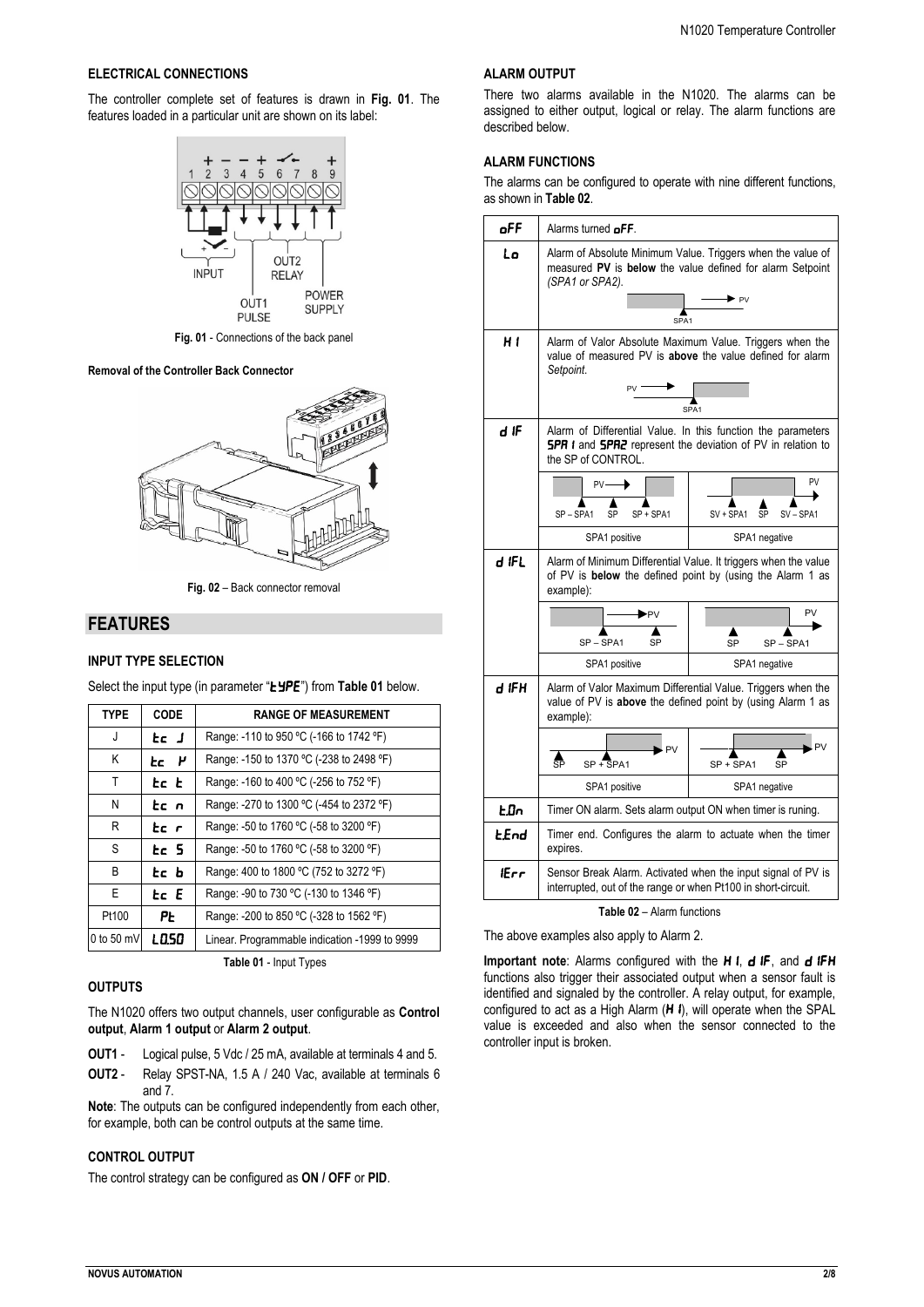## **Alarms Timer Modes (Temporization)**

The controller alarms can be configured to perform 4 timer modes:

| <b>MODE</b>                            | RIEI<br><b>R2E 1</b> | R IEZ<br><b>A2Ł2</b> | <b>ACTION</b>                                                                  |  |
|----------------------------------------|----------------------|----------------------|--------------------------------------------------------------------------------|--|
| Normal<br>Operation                    | 0                    | 0                    | Alarm<br>Output<br>Alarm Event                                                 |  |
| Activation<br>for a<br>defined<br>time | 1 to<br>6500 s       | 0                    | Alarm<br>T1<br>Output<br>Alarm Fvent                                           |  |
| Activation<br>with delay               | 0                    | 1 to<br>6500 s       | Alarm<br>$T2 -$<br>Output<br>Alarm Event                                       |  |
| Intermittent<br>Activation             | 1 to<br>6500 s       | 1 to<br>6500 s       | Alarm<br>$-11-$<br>$T2 \rightarrow T1 \rightarrow T1$<br>Output<br>Alarm Event |  |

**Table 03** - Temporization Functions for the Alarms

The signs associated to the alarms will light when the alarm condition is recognized, not following the actual state of the output, which may be temporarily OFF because of the temporization.

#### **Initial Blocking of Alarm**

The initial blocking option inhibits the alarm from being recognized if an alarm condition is present when the controller is first energized (or after a transition from run YES  $\rightarrow$ NO). The alarm will be enabled only after the occurrence of a non alarm condition followed by a new occurrence for the alarm.

The initial blocking is useful, for instance, when one of the alarms is configured as a minimum value alarm, causing the activation of the alarm soon upon the process start-up, an occurrence that may be undesirable.

The initial blocking is disabled for the sensor break alarm function.

## **RAMP AND SOAK FUNCTION**

Allows reaching the SP value gradually. The value of SP is increased gradually from an initial value (PV value) until it reaches the set value. The **rREE** parameter sets this increase for SP in **degrees per minute**.

The Ramp function will work when turn on the controller, enable control (RUN = YES) or when the SP value is changed. A value equal to zero (0) in the **rate** parameter disables the Ramp function.

#### **TIMER FUNCTION**

The N1020 embeds a timer function (decreasing) for applications that require particular process duration.

Once defined the time interval in the  $E I \cdot \overline{E}$  parameter, the timer will START when:

- When PV reaches the temperature programmed in the SP parameter.
- When enabling the control (RUN = YES).
- By pressing the **F** key when configured to Timer reset mode (the timer is reloaded with the  $E I \cdot \overline{E}$  parameter and restarts counting).
- By pressing the **F** key in ON/OFF mode stops the timer counting; pressing it again, resumes the counting.

When the timer expires, the two possible actions can be:

- Disables de control (RUN→ NO) or
- Activate the alarm.

## **FUNCTIONS FOR THE F KEY**

The **F** key on the frontal keypad is meant for special commands, as follows:

- Enable outputs (identically to the RUN parameter).
- Timer reset: reloads the timer and initiates a new time counting.
- Timer ON/OFF. Timer holds or resumes counting each time the **F** key is pressed.

Keeping the **F** key pressed for 3 seconds resets the timer (reloads the timer to the value set in  $E \sqrt{nE}$ ), initiating a new time counting.

#### **SOFT-START**

The Soft-start function is generally used in processes that require slow start-up, where the instantaneous application of 100% of the available power to the load may cause damages to parts of the system.

In order to disable this function, the soft-start parameter must be configured with 0 (zero).

#### **OFFSET**

Allows fine trimming the PV indication to compensate for sensor errors. Default value: zero.

#### **SERIAL COMMUNICATION**

For full documentation download the **Registers Table N1020 for Serial Communication** on our web site – [www.novusautomation.com.](http://www.novusautomation.com/)



**Fig. 03** – Serial Communications Connections

## **OPERATION**

The controller's front panel, with its parts, can be seen in the **Fig. 04**:



**Fig. 04** - Identification of the parts referring to the front panel

**Display**: Displays the current value of PV. When configuring a parameter, the display alternates between the parameter prompt and its value (the parameter value is shown with a light blinking to differentiate it from the parameter prompt).

The display contains also the signs **AT**, **OUT**, **RUN ALM** and **COM**:

**AT Indicator**: Stays ON while the controller is in tuning process.

**OUT Indicator**: For relay or pulse control output; it reflects the actual state of the output.

**RUN Indicator**: Indicates that the controller is active, with the control output and alarms enabled. (RUN=YES).

**ALM Indicator**: Signalize the occurrence of alarm condition. It lights when either alarm is active.

**COM Indicator**: Flashes when there is RS485 activity.

**P Key**: Used to walk through the menu parameters.

- **Increment key and Decrement key:** allow altering the values of the parameters.
- **F Key**: accesses special functions: RUN (toggles YES/NO) and the two modes of timer control.

#### **STARTUP**

When the controller is powered up, it displays its firmware version for 3 seconds, after which the controller starts normal operation. The value of PV is then displayed and the outputs are enabled.

In order for the controller to operate properly in a process, its parameters need to be configured first, such that it can perform accordingly to the system requirements. The user must be aware of the importance of each parameter and for each one determine a valid condition.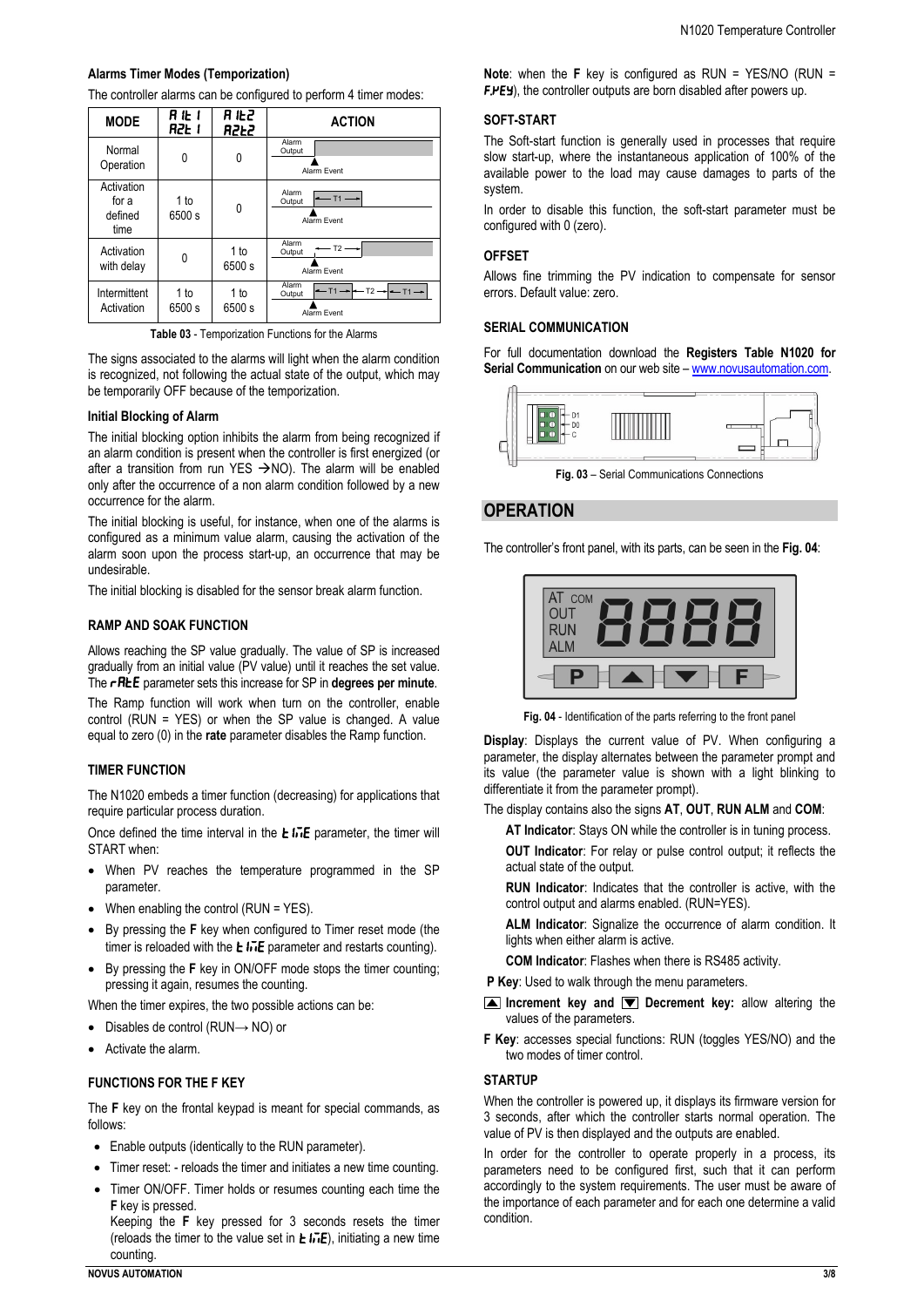The parameters are grouped in levels according to their functionality and operation easiness. The 5 levels of parameters are:

- 1 Operation Level
	- 2 Tuning Level
		- 3 Alarms Level
			- 4 Configuration Level
				- 5 Calibration Level

The **P** key is used for accessing the parameters within a level.

Keeping the **P** key pressed, at every 2 seconds the controller jumps to the next level of parameters, showing the first parameter of each level:

**PV** >> **REun** >> **FuRI** >> **EYPE** >> **PR55** >> **PV** ...

To enter a particular level, simply release the **P** key when the first parameter in that level is displayed.

To walk through the parameters in a level, press the **P** key with short strokes.

The display alternates the presentation of the parameter prompt and its value. The parameter value is displayed with a light blinking to differentiate it from the parameter prompt.

Depending on the level of parameter protection adopted, the parameter PASS precedes the first parameter in the level where the protection becomes active. See section CONFIGURATION PROTECTION.

At the end of this manual, a table with the complete sequence of levels and parameters is presented.

**Note:** It is recommended to disable/suspend the control  $(ruv = nu)$ whenever it is necessary to change the device settings.

# **DESCRIPTION OF THE PARAMETERS**

# **OPERATION LEVEL**

| PV    | <b>PV</b> indication                                                                                                                                    |  |  |
|-------|---------------------------------------------------------------------------------------------------------------------------------------------------------|--|--|
| Timer | Timer remaining time. Only shown when the Timer<br>function is in use. ( <b>L</b> $I\overline{v}I\overline{E} \neq 0$ ) (HH:MM).                        |  |  |
| SP    | Control SP adjustment.                                                                                                                                  |  |  |
| F IME | Sets the Timer, 00:00 to 99:59 (HH:MM).                                                                                                                 |  |  |
| rfile | <b>RATE OF PV RISE:</b> from the current PV to the SP value.<br>In degrees/minute.                                                                      |  |  |
| run   | Enables control outputs and alarms.<br>YES –<br>- Outputs enabled.<br>no - Outputs disabled.<br>F.PEY -"F" key assumes control over the RUN<br>command. |  |  |

## **TUNING LEVEL**

| Rt un                | Defines the control strategy to be taken:                                                          |                                                               |  |  |
|----------------------|----------------------------------------------------------------------------------------------------|---------------------------------------------------------------|--|--|
| Auto-tune            | oFF.<br>- Turned off. (no PID tuning)                                                              |                                                               |  |  |
|                      | <b>FRSL</b><br>- Fast automatic tuning.                                                            |                                                               |  |  |
|                      | <b>FULL</b>                                                                                        | - More accurate automatic tuning.                             |  |  |
|                      | <b>SELF</b><br>$-$ Precise + auto - adaptative tuning                                              |                                                               |  |  |
|                      | r SLF.<br>- Forces one new precise automatic                                                       |                                                               |  |  |
|                      |                                                                                                    | precise + auto - adaptative tuning.                           |  |  |
|                      | <b>EGHE</b>                                                                                        | - Forces one new precise automatic +                          |  |  |
|                      |                                                                                                    | auto - adaptative tuning when Run = YES                       |  |  |
|                      |                                                                                                    | or controller is turned on.                                   |  |  |
|                      |                                                                                                    | Refer to the "DETERMINING PID PARAMETERS"                     |  |  |
|                      |                                                                                                    | section for further details on tuning strategies.             |  |  |
| РЬ                   |                                                                                                    | Proportional Band - Value of the term <b>P</b> of the control |  |  |
| Proportional<br>Band | mode PID, in percentage of the maximum span of the<br>input type. Adjust of between 0 and 500.0 %. |                                                               |  |  |
|                      |                                                                                                    | Select zero for ON/OFF control.                               |  |  |

| Ir<br><b>Integral Rate</b>       | Integral Rate - Value of the term I of the PID algorithm, in<br>repetitions per minute (Reset). Adjustable between 0 and<br>99.99.                                                                                                                                      |  |  |
|----------------------------------|-------------------------------------------------------------------------------------------------------------------------------------------------------------------------------------------------------------------------------------------------------------------------|--|--|
|                                  | Displayed only if proportional band $\neq 0$ .                                                                                                                                                                                                                          |  |  |
| dE<br>Derivative Time            | Derivative Time $-$ Value of the term <b>D</b> of the control mode<br>PID, in seconds. Adjustable between 0 and 300.0 seconds.                                                                                                                                          |  |  |
|                                  | Displayed only if proportional band $\neq 0$ .                                                                                                                                                                                                                          |  |  |
| ГĿ<br>I evel Time                | Pulse Width Modulation (PWM) period in seconds.<br>Adjustable between 0.5 and 100.0 seconds.                                                                                                                                                                            |  |  |
|                                  | Displayed only if proportional band $\neq 0$ .                                                                                                                                                                                                                          |  |  |
| <b>HYSE</b><br><b>Hysteresis</b> | Control Hysteresis (in engineering, units): This parameter<br>is only shown for ON / OFF control (Pb=0). Adjustable<br>between 0 and the measurement input type span.                                                                                                   |  |  |
| RCE<br>Action                    | Control Action: For Auto Mode only.<br>rE -<br>Control with Reverse Action. Appropriate heating.<br>Turns control output on when PV is below SP.<br>d Ir I<br>Control with Direct Action. Appropriate for<br>cooling. Turns control output on when PV is<br>above SP.   |  |  |
| SF SE<br>Softstart               | SoftStart Function -: Time in seconds during which the<br>controller limits the MV value progressively from 0 to 100<br>%. It is enabled at power up or when the control output is<br>activated. If in doubt set zero (zero value disables the<br>Soft start function). |  |  |
| DUE 1<br>DUŁ2                    | Outputs 1 and 2 function:<br>oFF -<br>not used:<br><b>Etrl</b><br>control output.<br>Alarm 1<br>81. L<br>R2<br>Alarm 2.<br><b>RIR2</b> Alarm 1 AND Alarm 2 at the same time.                                                                                            |  |  |

## **ALARMS LEVEL**

| FuR I<br>FuR2<br><b>Function Alarm</b>             | Functions of Alarms. Defines the functions for the alarms<br>among the options of the Table 02.                                                                        |  |  |
|----------------------------------------------------|------------------------------------------------------------------------------------------------------------------------------------------------------------------------|--|--|
| 5P.R I<br>SPR2                                     | Alarm Setpoint: Tripping points for alarms 1 and 2. Value<br>that defines the point of activation for the programmed<br>alarms with the functions $L \bullet$ or $H L$ |  |  |
|                                                    | For the alarms configured with Differential<br>type<br>functions, this parameter defines deviation (band).                                                             |  |  |
|                                                    | Not used for the other alarm functions                                                                                                                                 |  |  |
| Ы. Я 1<br><b>PLBS</b><br><b>Blocking Alarm</b>     | Block Alarm 1 and 2: This function blocks the alarms<br>when the controller is energized.<br><b>HES</b> - enables initial blocking                                     |  |  |
|                                                    | - inhibits initial blocking<br>no                                                                                                                                      |  |  |
| HYR 1<br><b>HYR2</b><br><b>Hysteresis of Alarm</b> | Alarm Hysteresis. Defines the difference between the<br>value of PV at which the alarm is triggered and the value<br>at which it is turned off.                        |  |  |
| R IE I<br>82E 1<br>Alarm Time t1                   | Defines the temporization time <b>t1</b> , for the alarms.<br>In seconds.                                                                                              |  |  |
| R IŁZ<br>82E2<br>Alarm Time t2                     | Defines the temporization time t2, for the alarms.<br>In seconds.                                                                                                      |  |  |
| FL 5h                                              | Allows you to identify the occurrence of alarm conditions<br>by flashing the PV indication on the display screen.                                                      |  |  |
|                                                    | <b>YES</b> - Enables alarm signaling flashing PV                                                                                                                       |  |  |
|                                                    | no - Disables alarm signaling flashing PV                                                                                                                              |  |  |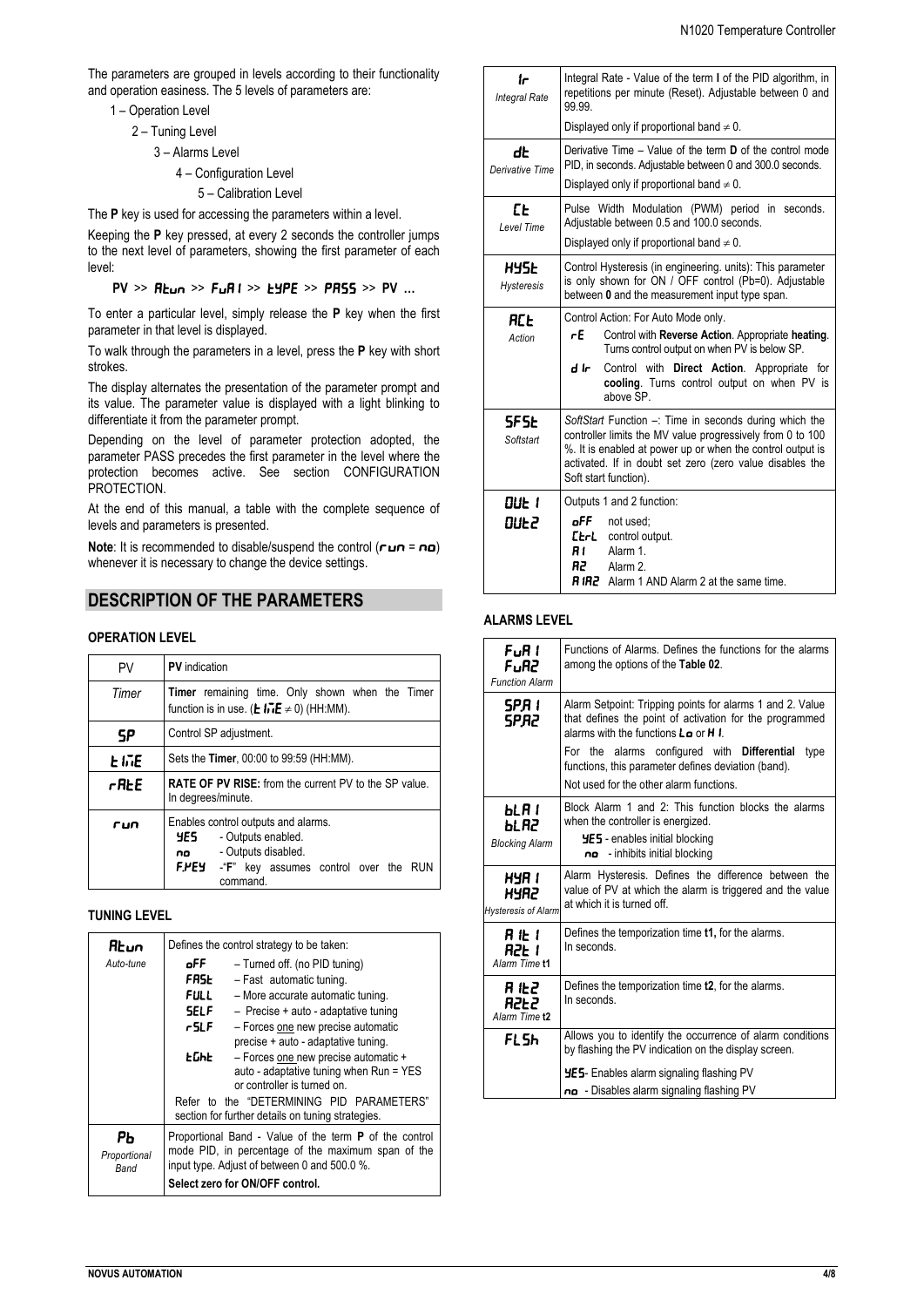### **CONFIGURATION LEVEL**

| <b>LYPE</b><br>Type                | Input Type: Selects the input signal type to be connected<br>to the process variable input. Refer to Table 1 for the<br>available options.                                                                                                                                    |  |  |
|------------------------------------|-------------------------------------------------------------------------------------------------------------------------------------------------------------------------------------------------------------------------------------------------------------------------------|--|--|
| FLEr<br>Filter                     | Digital Input Filter - Used to improve the stability of the<br>measured signal (PV). Adjustable between 0 and 20. In 0<br>(zero) it means filter turned off and 20 means maximum<br>filter. The higher the filter value, the slower is the response<br>of the measured value. |  |  |
| dP.Po<br><b>Decimal Point</b>      | Selects the decimal point position to be viewed in both<br>PV and SP.                                                                                                                                                                                                         |  |  |
| unı E<br>Unit                      | Unit. Temperature indication in °C or °F. Not shown for<br>linear inputs.                                                                                                                                                                                                     |  |  |
| OFF5<br>Offset                     | Sensor Offset: Offset value to be added to the PV<br>reading to compensate sensor error.<br>Default value: zero.                                                                                                                                                              |  |  |
| <b>SPLL</b>                        | Defines the SP lower limit.                                                                                                                                                                                                                                                   |  |  |
| <b>SP Low Limit</b>                | To 0-50 mV input type sets the lower range for SP and PV<br>indication.                                                                                                                                                                                                       |  |  |
| <b>SPHL</b><br>SP High Limit       | Defines the SP upper limit.<br>To 0-50 mV input type sets the upper range for SP and PV<br>indication.                                                                                                                                                                        |  |  |
| E IJE<br>Timer                     | Time. Adjustment. 00:00 to 99:59 (HH:MM).<br>(same function as the one presented in the operation level)                                                                                                                                                                      |  |  |
| EilEn                              | Shows a copy of the Timer parameter in the operating                                                                                                                                                                                                                          |  |  |
| <b>Timer Enable</b>                | level.<br>En<br>- enables $\mathsf{E}$ li. E parameter to the operating                                                                                                                                                                                                       |  |  |
|                                    | level<br>d :5<br>- doesn't show the <b>L</b> $\overline{he}$ parameter in the<br>operating level                                                                                                                                                                              |  |  |
| <b>E</b> SEr<br><b>Timer Start</b> | Defines the mode for starting the Timer.<br><b>5P-</b> when PV reach the temperature value in SP<br>- when $RUN \rightarrow YES$<br>run.<br><b>F.-5L</b> - "F" key (reset timer)<br><b>F.5LP</b> - "F" key (start/stop the timer).                                            |  |  |
| EE.C.D                             | Control behavior when the timer expires:                                                                                                                                                                                                                                      |  |  |
| <b>Timer End Control</b><br>Off    | $\frac{1}{2}$ - disables the outputs (RUN = NO).<br>- outputs continue to operate.<br>no                                                                                                                                                                                      |  |  |
| rAŁE                               | Ramp function. Establishes the rate of increase of PV, in<br>degrees/minute.<br>Same <b>- RLE</b> function as showed in the operating level.                                                                                                                                  |  |  |
| rtEn                               | Shows a copy of the Rate parameter in the operating                                                                                                                                                                                                                           |  |  |
| Rate Enable                        | level.                                                                                                                                                                                                                                                                        |  |  |
|                                    | En<br>- enables the $r$ REE parameter to the<br>operating level.                                                                                                                                                                                                              |  |  |
|                                    | d $\cdot$ 5 - doesn't show the $\cdot$ RE parameter in the<br>operating level                                                                                                                                                                                                 |  |  |
| run                                | Enables the control and alarm outputs.                                                                                                                                                                                                                                        |  |  |
|                                    | YE5<br>- outputs enabled.<br>- outputs disabled.<br>no                                                                                                                                                                                                                        |  |  |
|                                    | F.PEY<br>- outputs enabled/disabled function assigned<br>to the F key.                                                                                                                                                                                                        |  |  |
|                                    | Same $\blacksquare$ function as showed in the operating level.                                                                                                                                                                                                                |  |  |
| rnEn<br>Run Enable                 | Shows a copy of the $\sim$ parameter in the operating level.                                                                                                                                                                                                                  |  |  |
|                                    | <b>E</b> n - enables the $\mathsf{run}$ parameter in the operating<br>level<br>d .5 - doesn't show the run parameter in the                                                                                                                                                   |  |  |
|                                    | operating level                                                                                                                                                                                                                                                               |  |  |
| bRud<br><b>Baud Rate</b>           | Baud Rate serial communication. In kbps, with the<br>following speeds available                                                                                                                                                                                               |  |  |
|                                    | 1.2, 2.4, 4.8, 9.6, 19.2, 38.4, 57.6 and 115.2                                                                                                                                                                                                                                |  |  |
| Prey<br>Parity                     | Parity of the serial communication.<br>nonE<br>Whitout parity                                                                                                                                                                                                                 |  |  |
|                                    | EWEN<br>Eve parity<br>Odd<br>Odd parity                                                                                                                                                                                                                                       |  |  |

| Rddr    | Communication Address. Identifies the controller in the     |
|---------|-------------------------------------------------------------|
| Address | network. The possible address numbers are from 1 to<br>247. |

## **CALIBRATION LEVEL**

**All of the input and output types are calibrated in the factory. If a recalibration is required, this should be carried out by a experienced personnel. If this level is accidentally accessed, pass**  through all the parameters without pressing the  $\equiv$  or  $\equiv$  keys

| PRSS                                           | Input of the Access Password.                                                                                                                                                             |
|------------------------------------------------|-------------------------------------------------------------------------------------------------------------------------------------------------------------------------------------------|
| Password                                       | This parameter is presented before the protected levels.<br>See item Protection of Configuration.                                                                                         |
| <b>СЯL IЬ</b><br>Calibration?                  | Enables or disables instrument calibration by the user,<br>YES:<br>shows calibration parameters<br>Hides the calibration parameters<br>No:                                                |
| <b>InLC</b><br><b>Input Low</b><br>Calibration | See section MAINTENANCE / Input Calibration.<br>Enter the value corresponding to the low scale signal<br>applied to the analog input.<br>Only showed if $EHL$ $1L = YES$                  |
| inHC<br><b>Input High</b><br>Calibration       | See section MAINTENANCE / Input Calibration.<br>Enter the value corresponding to the full scale signal<br>applied to the analog input.<br>Only showed if $EHL$ $1b = YES$                 |
| r5Er<br>Restore                                | Restores the factory calibration for all inputs and outputs,<br>disregarding modifications carried out by the user.                                                                       |
| ouLL<br><b>Output Low Limit</b>                | Lower limit for the control output - Minimum percentage<br>value assumed by the control output when in automatic<br>mode and in PID. Typically configured with 0 %. Default<br>value: 0 % |
| ouHL<br>Output High Limit                      | Upper limit for the control output - Maximum percentage for<br>the control output when in automatic mode and in PID.<br>Typically configured with 100 %. Default value: 100 %.            |
| E J<br>Cold Junction                           | Cold junction temperature controller.                                                                                                                                                     |
| PRSC<br>Password<br>Change                     | Allows defining a new access password, always different<br>from zero                                                                                                                      |
| Prot<br>Protection                             | Sets up the Level of Protection. See Table 04.                                                                                                                                            |
| Fre9<br>Frequency                              | Mains frequency. This parameter is important for proper<br>noise filtering.                                                                                                               |
| SnH                                            | Shows the four first digits of the controller serial number.                                                                                                                              |
| <b>SnL</b>                                     | Shows the four last digits of the controller serial number.                                                                                                                               |

# **CONFIGURATION PROTECTION**

The controller provides means for protecting the parameters configurations, not allowing modifications to the parameters values, avoiding tampering or improper manipulation. The parameter Protection (Prot), in the Calibration level, determines the protection strategy, limiting the access to particular levels, as shown by the **Table 04**.

| <b>Protection</b><br>Level | <b>Protection Levels</b>                             |
|----------------------------|------------------------------------------------------|
|                            | Only the Calibration level is protected.             |
| 2                          | Calibration and Tuning levels.                       |
| 3                          | Calibration, Tuning and Alarms levels                |
| 4                          | Calibration, Tuning, Alarms and Configuration levels |
| 5                          | Calibration, Tuning, Alarms, Configuration levels    |

**Table 04** – Levels of Protection for the Configuration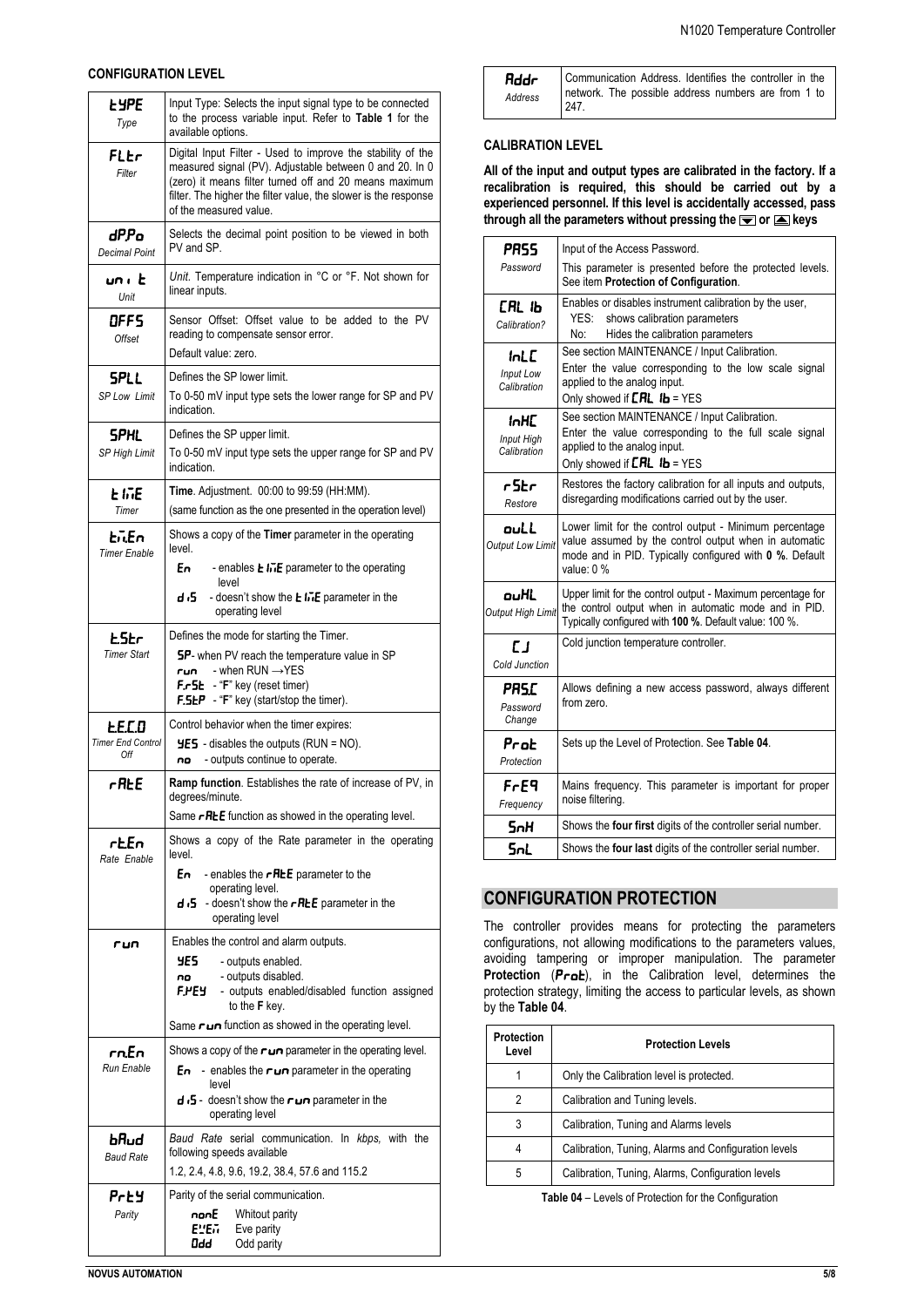#### **ACCESS PASSWORD**

The protected levels, when accessed, request the user to provide the **Access Password** for granting permission to change the configuration of the parameters on these levels.

The prompt **PR55** precedes the parameters on the protected levels. If no password is entered, the parameters of the protected levels can only be visualized.

The Access Password is defined by the user in the parameter *Password Change* (PRSE), present in the Calibration Level. The factory default for the password code is 1111.

#### **PROTECTION ACCESS PASSWORD**

The protection system built into the controller blocks for 10 minutes the access to protected parameters after 5 consecutive frustrated attempts of guessing the correct password.

#### **MASTER PASSWORD**

The Master Password is intended for allowing the user to define a new password in the event of it being forgotten. The Master Password doesn't grant access to all parameters, only to the Password Change parameter (PRSC). After defining the new password, the protected parameters may be accessed (and modified) using this new password.

The master password is made up by the last three digits of the serial number of the controller **added** to the number 9000.

As an example, for the equipment with serial number 07154321, the master password is 9 3 2 1.

# **DETERMINATION OF PID PARAMETERS**

The determination (or tuning) of the PID control parameters in the controller can be carried out in an automatic way and auto-adaptative mode. The **automatic tuning** is always initiated under request of the operator, while the **auto-adaptive tuning** is initiated by the controller itself whenever the control performance becomes poor.

**Automatic Tuning**: In the beginning of the **automatic tuning** the controller has the same behavior of an ON/OFF controller, applying minimum and maximum performance to the process. Along the tuning process the controller's performance is refined until its conclusion, already under optimized PID control. It begins immediately after the selection of the options FAST, FULL, RSLF or TGHT, defined by the operator in the parameter ATUN.

**Auto-adaptative Tuning**: Is initiated by the controller whenever the control performance is worse than the one found after the previous tuning. In order to activate the performance supervision and **autoadaptative** tuning, the parameter ATUN must be adjusted for SELF, RSLF or TGHT. The controller's behavior during the **auto-adaptative** tuning will depend on the worsening of the present performance. If the maladjustment is small, the tuning is practically imperceptible for the user. If the maladjustment is big, the **auto-adaptive tuning** is similar to the method of **automatic tuning**, applying minimum and maximum performance to the process in ON/OFF control.



**Fig. 05** – Example of auto tuning



**Fig. 06** – Example of auto-adaptative tuning

The operator main select through the ATUN parameter, the desired tuning type among the following options:

- OFF: The controller does not carry through **automatic tuning** or **auto-adaptative tuning**. The PID parameters will **not** be automatically determined **nor** optimized by the controller.
- FR5E: The controller will the process automatic tuning one single time, returning to the OFF mode after finishing. The tuning in this mode is completed in less time, but not as precise as in the FULL mode.
- **FULL:** The same as the FAST mode, but the tuning is more precise and slower, resulting in better performance of the P.I.D.
- **5ELF:** The performance of the process is monitored and the **auto-adaptative tuning** is automatically initiated by the controller whenever the performance poorer.

After a tuning level, the controller starts collecting data from the process for determining the performance benchmark that will allow evaluate the need for future tunings. This phase is proportional to the process response time and is signaled by the flashing TUNE indication on the display. It is recommended not to turn the controller off neither change the SP during this learning period.

It is recommended not to turn the controller off neither change the SP during this learning period.

- rSLF: Accomplishes the **automatic tuning** and returns into the SELF mode. Typically used to force an immediate **automatic tuning** of a controller that was operating in the SELF mode, returning to this mode at the end.
- *EGhE:* Similar to the SELF mode, but in addition **auto-adaptative tuning**, it also executes the **automatic tuning** whenever the controller is set in RUN=YES or when the controller is turned on.

Whenever the parameter ATUN is altered by the operator into a value different from OFF, an automatic tuning is immediately initiated by the controller (if the controller is not in RUN=YES, the tuning will begin when it passes into this condition). The accomplishment of this automatic tuning is essential for the correct operation of the auto-adaptative tuning.

The methods of **automatic tuning** and **auto-adaptative tuning** are appropriate for most of the industrial processes. However, there may be processes or even specific situations where the methods are not capable to determine the controller's parameters in a satisfactory way, resulting in undesired oscillations or even taking the process to extreme conditions. The oscillations themselves imposed by the tuning methods may be intolerable for certain processes.

These possible undesirable effects must be considered before beginning the controller's use, and preventive measures must be adopted in order to assure the integrity of the process and users.

The **AT** signaling device will stay on during the tuning process.

In the case of PWM or pulse output, the quality of tuning will also depend on the level time adjusted previously by the user.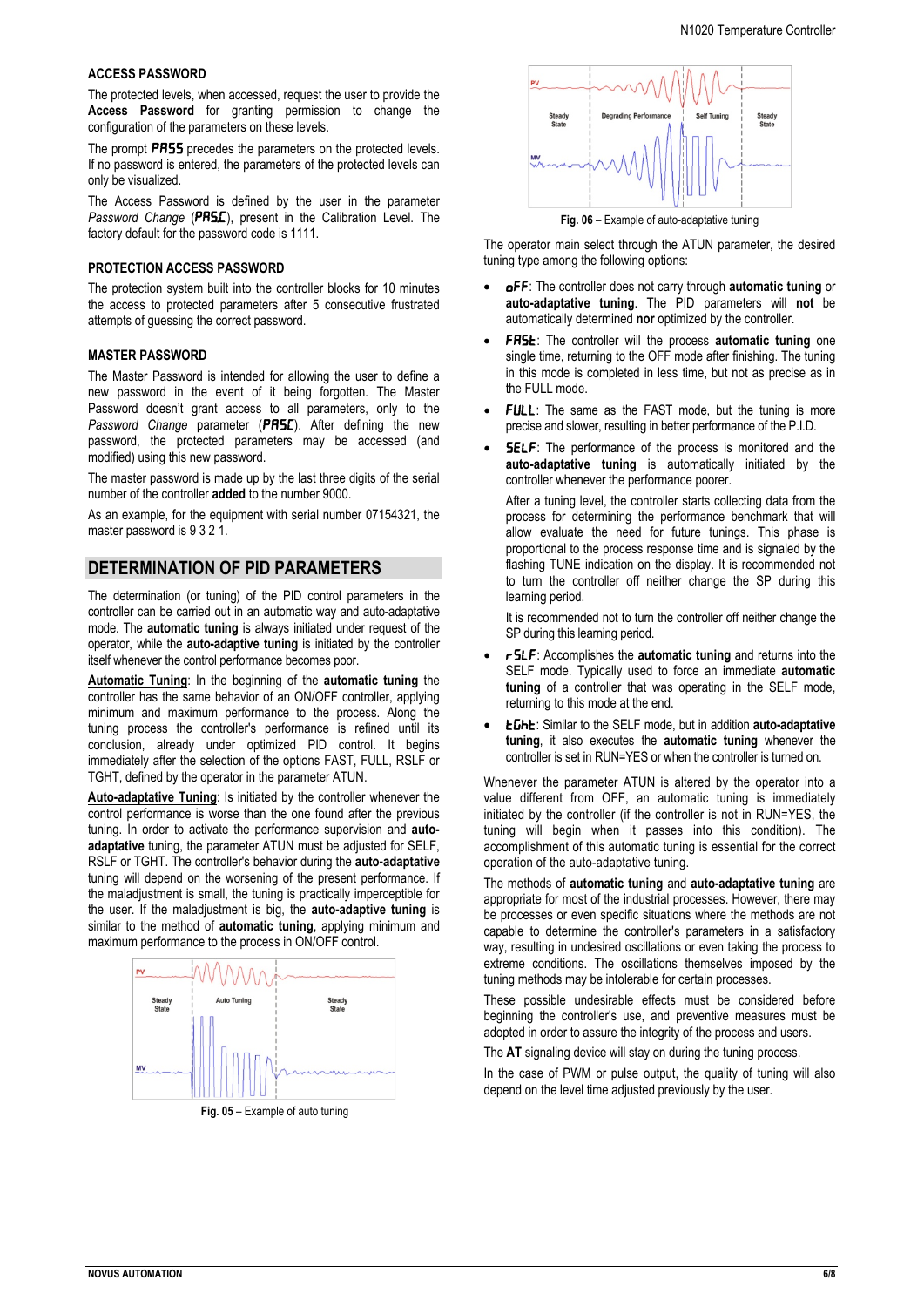If the tuning does not result in a satisfactory control, refer to **Table 05** for guidelines on how to correct the behavior of the process.

| <b>PARAMETER</b>    | <b>VERIFIED PROBLEM</b>    | <b>SOLUTION</b> |
|---------------------|----------------------------|-----------------|
|                     | Slow answer                | Decrease        |
| Proportional Band   | Great oscillation          | Increase        |
|                     | Slow answer                | Increase        |
| Rate of Integration | Great oscillation          | Decrease        |
|                     | Slow answer or instability | Decrease        |
| Derivative Time     | Great oscillation          | Increase        |

**Table 05** - Guidance for manual adjustment of the PID parameters

# **MAINTENANCE**

# **PROBLEMS WITH THE CONTROLLER**

Connection errors and inadequate programming are the most common errors found during the controller operation. A final revision may avoid loss of time and damages.

The controller displays some messages to help the user identify problems.

| <b>MESSAGE</b> | <b>DESCRIPTION OF THE PROBLEM</b>                                                  |  |  |
|----------------|------------------------------------------------------------------------------------|--|--|
|                | Open input. No sensor o signal.                                                    |  |  |
| Err I<br>Errb  | Connection and/or configuration errors. Check the wiring<br>and the configuration. |  |  |

Other error messages may indicate hardware problems requiring maintenance service.

# **CALIBRATION OF THE INPUT**

All inputs are factory calibrated and recalibration should only be done by qualified personnel. If you are not familiar with these procedures do not attempt to calibrate this instrument.

The calibration steps are:

- **a)** Configure the input type to be calibrated.
- **b)** Enter in Calibration Level.
- **c)** At the input terminals, apply a signal corresponding to a value slightly above the lower input limit.
- **d)** Access the parameter *inLc*. Using the  $\triangleq$  and  $\overline{\triangledown}$  keys, adjust the display reading such as to match the applied signal, then press the LPL key
- **e)** At the input terminals, apply a signal corresponding to a value slightly below the upper input limit.
- **f)** Access the parameter  $\mathbf{InHc}$ . Using the  $\triangleq$  and  $\overline{\blacktriangledown}$  keys, adjust the display reading such as to match the applied signal, then press the L<sup>P</sup> key.
- **g)** Return to the Operation level and check the calibration result.

**Note:** When checking the controller calibration with a Pt100 simulator, pay attention to the simulator minimum excitation current requirement, which may not be compatible with the 0.170 mA excitation current provided by the controller.

| <b>OPERATING LEVEL</b>   | <b>TUNING LEVEL</b> | <b>ALARMS LEVEL</b> | <b>CONFIGURATION LEVEL</b>   | <b>CALIBRATION LEVEL</b> |
|--------------------------|---------------------|---------------------|------------------------------|--------------------------|
| <b>PV</b> indication     | <b>R</b> tun        | $F \cup R$          | <b>LYPE</b>                  | PR55(*)                  |
| <b>Timer indication</b>  | PЬ                  | FuR2                | FLEr                         | <b>САL IЬ</b>            |
| <b>SP</b>                | $\mathbf{r}$        | <b>SPRI</b>         | dP.Po                        | <b>InLC</b>              |
| E INE                    | dŁ                  | <b>SPR2</b>         | un <sub>l</sub> <sub>k</sub> | IMC                      |
| $r$ $R$ <sub>E</sub> $E$ | <b>LE</b>           | <b>bLRI</b>         | OFFS                         | rStr                     |
| run                      | <b>HYSE</b>         | <b>bLR2</b>         | <b>SPLL</b>                  | ouLL                     |
|                          | <b>Rct</b>          | HYR I               | <b>SPHL</b>                  | ouHL                     |
|                          | <b>SFSE</b>         | <b>HYR2</b>         | <b>EINE</b>                  | LJ                       |
|                          | DUE I               | <b>R 让 1</b>        | EnEn                         | <b>PRS.C</b>             |
|                          | DUE2                | R2E <sub>1</sub>    | <b>ESEr</b>                  | Prot                     |
|                          |                     | <b>R2E2</b>         | <b>E.E.C.D</b>               | $F - E9$                 |
|                          |                     | <b>FLSh</b>         | $r$ $R$ <sub>E</sub> $E$     | 5 <sub>n</sub> H         |
|                          |                     |                     | rtEn                         | <b>SnL</b>               |
|                          |                     |                     | run                          |                          |
|                          |                     |                     | rnEn                         |                          |
|                          |                     |                     | bRud                         |                          |
|                          |                     |                     | Prty                         |                          |
|                          |                     |                     | <b>Rddr</b>                  |                          |

**N1020 PARAMETER TABLE**

(\*) The PR55 prompt precedes the parameters on the protected levels.